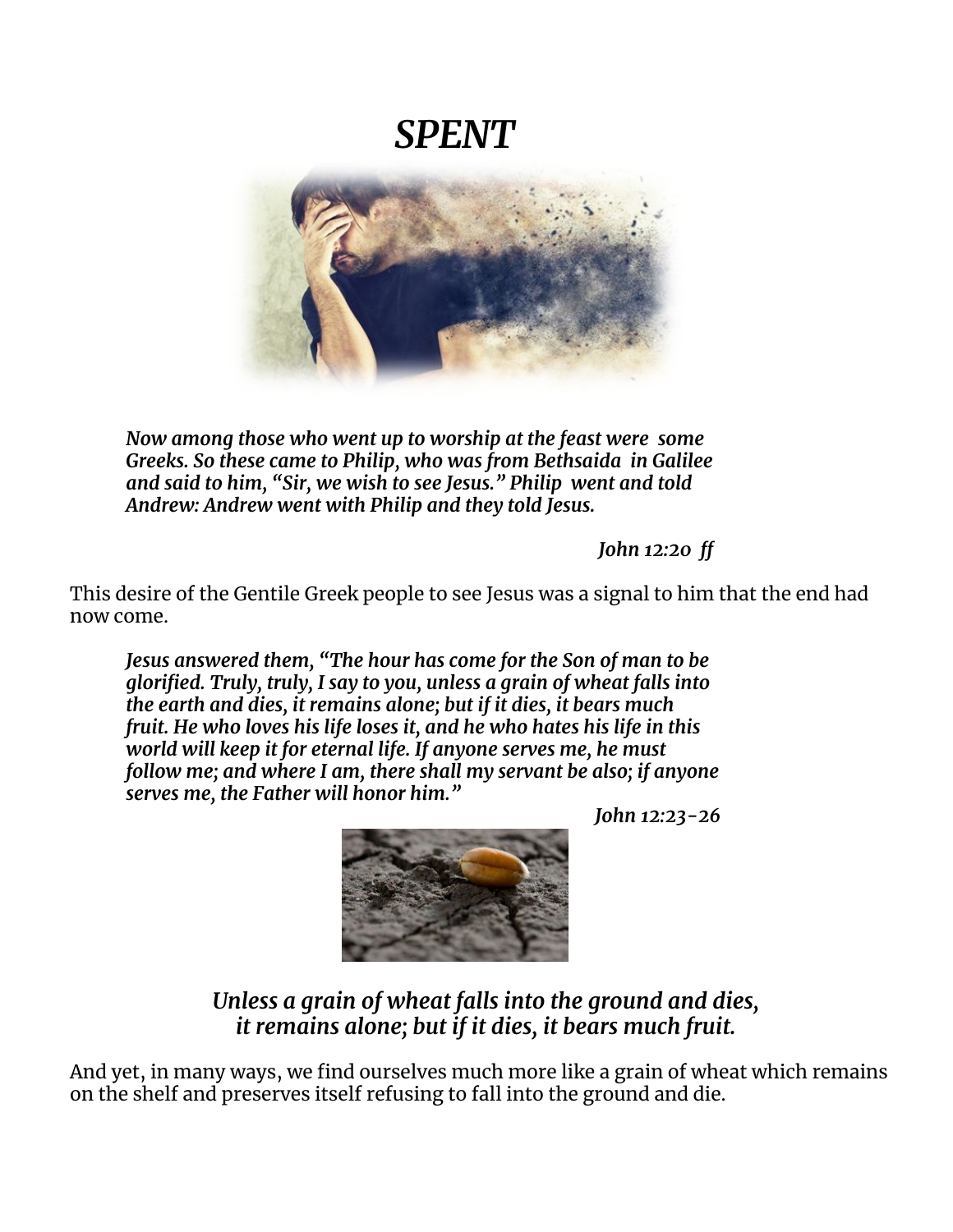It sits up there on the shelf. Gets older and mouldier.

Conserves its energies.

Keeps itself safe….

because it is afraid to go down into that ground….

# *afraid to spend itself.*

Why do we conserve our energies like this? What are we saving ourselves for? So we can get older and still remain alone?

# **Misspent**



*Dissipated Opacity jeni bump*

Granted, there are many spent lives at the bottom of the ditch.

Lives that have wasted themselves on all kinds of things.

## **Dissipation**

For instance; there are those who have *spent their lives on dissipation*. They have given themselves up to a lust, or to a passion, or to a thirst which has consumed them.

So what is left of their wasted bodies can think of nothing else but

that next drink or that next hit or

that next orgy

until at last even that flame of desire and passion burns into ash and there's nothing left.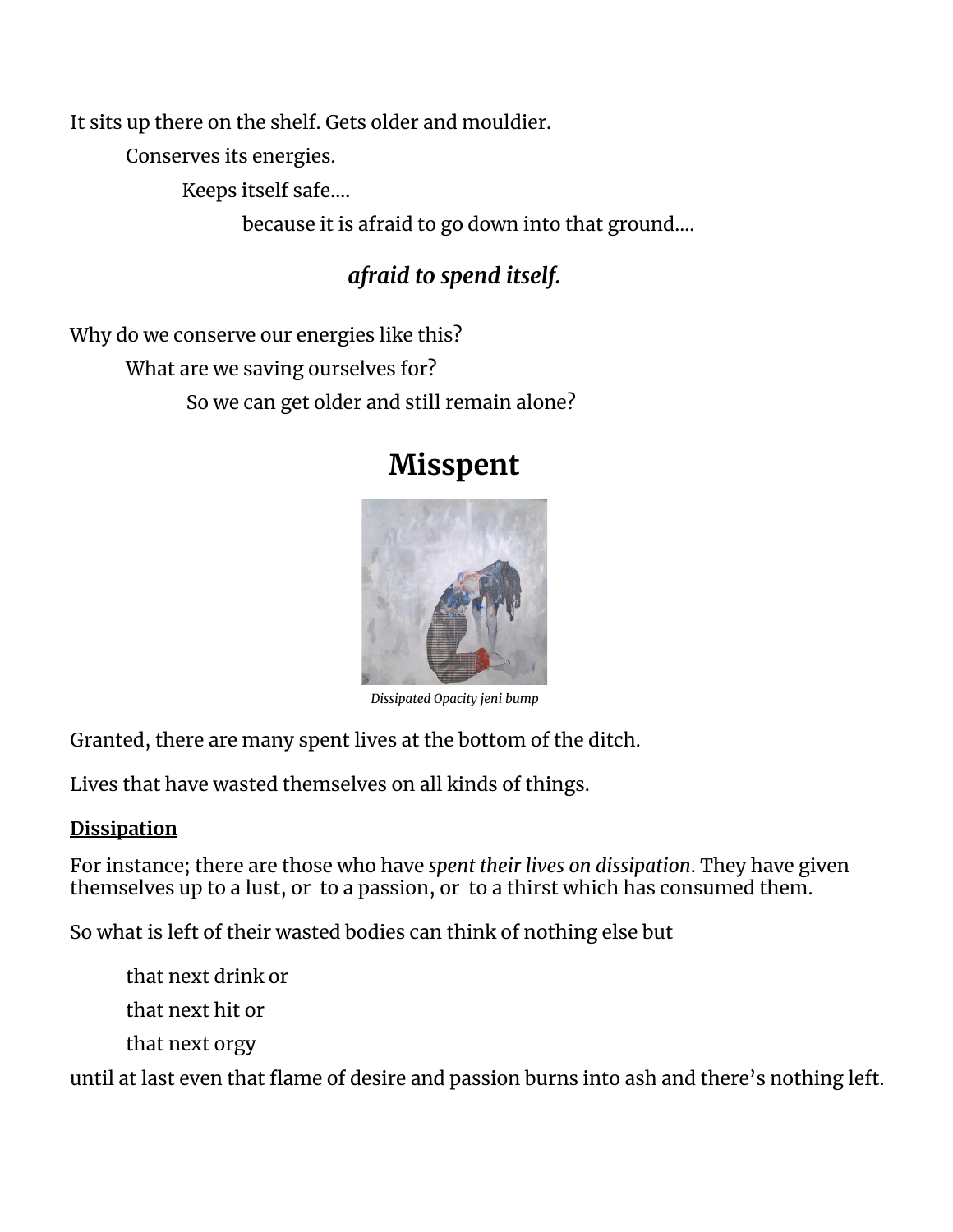### **False Ideology**

And there are those also who have s*pent themselves on a delusion that they thought was true.*

They were going to bring in the classless society or the new age. They were going to establish a new kind of church. They were going to bring in the New Order.

There are people who will spend themselves,

no sacrifice is too great, no price is too high to pay, no suffering too extreme.

And then one day they wake up and discover they have spent themselves on an ideology that is false. They have given themselves over to something that just isn't real. The movement that they are in is more corrupt than the enemy they have been fighting all their lives.

#### **Idols**

There are others that have *spent themselves on an idol.*

Here's a man who spent his whole life worshiping his wife. As if his life draws its meaning from her. And then one day she up and leaves him.

or

A woman who makes an idol out of her child. Lives for that child. Does anything for that child.

Goes to any length for that child. Will scrub floors. Will do anything so that he can have anything that he wants. And then one day the child wakes up, tears himself out of her clutches and starts living a life of his own. And she's left alone.

Sooner or later whatever idol we live for is going to be smashed and we are going to end up with nothing.

## **Ambition**

There are those who have *spent themselves on a driving ambition for riches, fame, and power*

And again, nothing is too much to do.

No sacrifice is too great to make.

They'll go anywhere.

They'll do anything just to achieve this goal.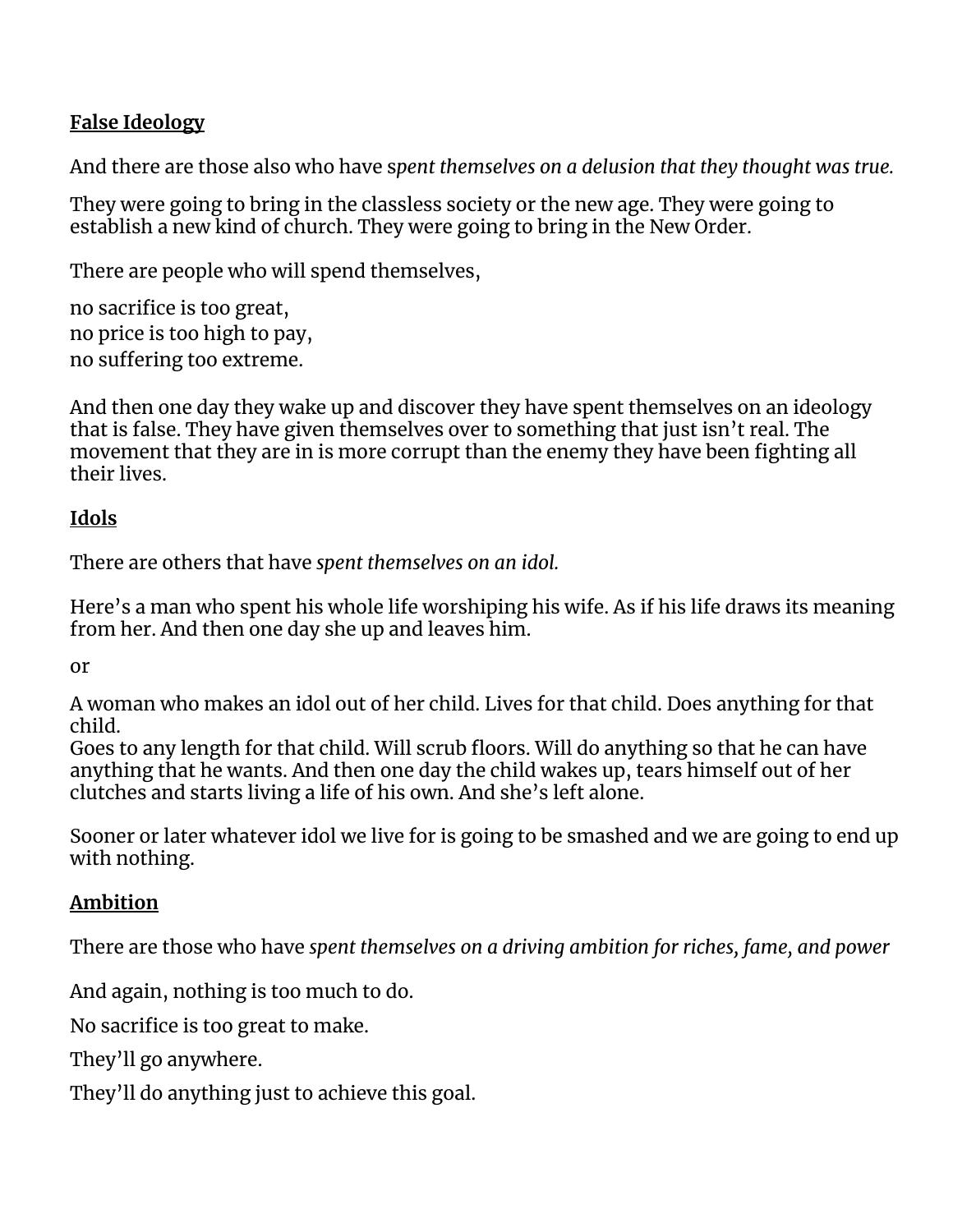When they achieve that goal, they set a new goal.

And they keep going like this until finally they're burnt out.

And then all they can do is sit at the card table looking at the scrapbook of their past achievements, while other people swim in their swimming pools and play golf on their private golf course.

# **Unspent**

Perhaps we're inclined to pat ourselves on the back and say, "Well, praise God. At least we haven<sup>'</sup>t spent ourselves on foolishness as those people.

We're still in tact.

We still have our health.

We aren't burnt out.

Here we are still unspent.

One day we wake up to the shattering truth that a life unspent is the most wasted life of all.



If we come to the end of our days never having sunk ourselves body, soul, and spirit into anything, our lives are more empty and pointless than the most hopeless drunk that ever lived or the most deluded revolutionary. At least they sank themselves into something.

> *Unless a grain of wheat falls into the ground and dies, it remains alone; but if it dies, it bears much fruit.*

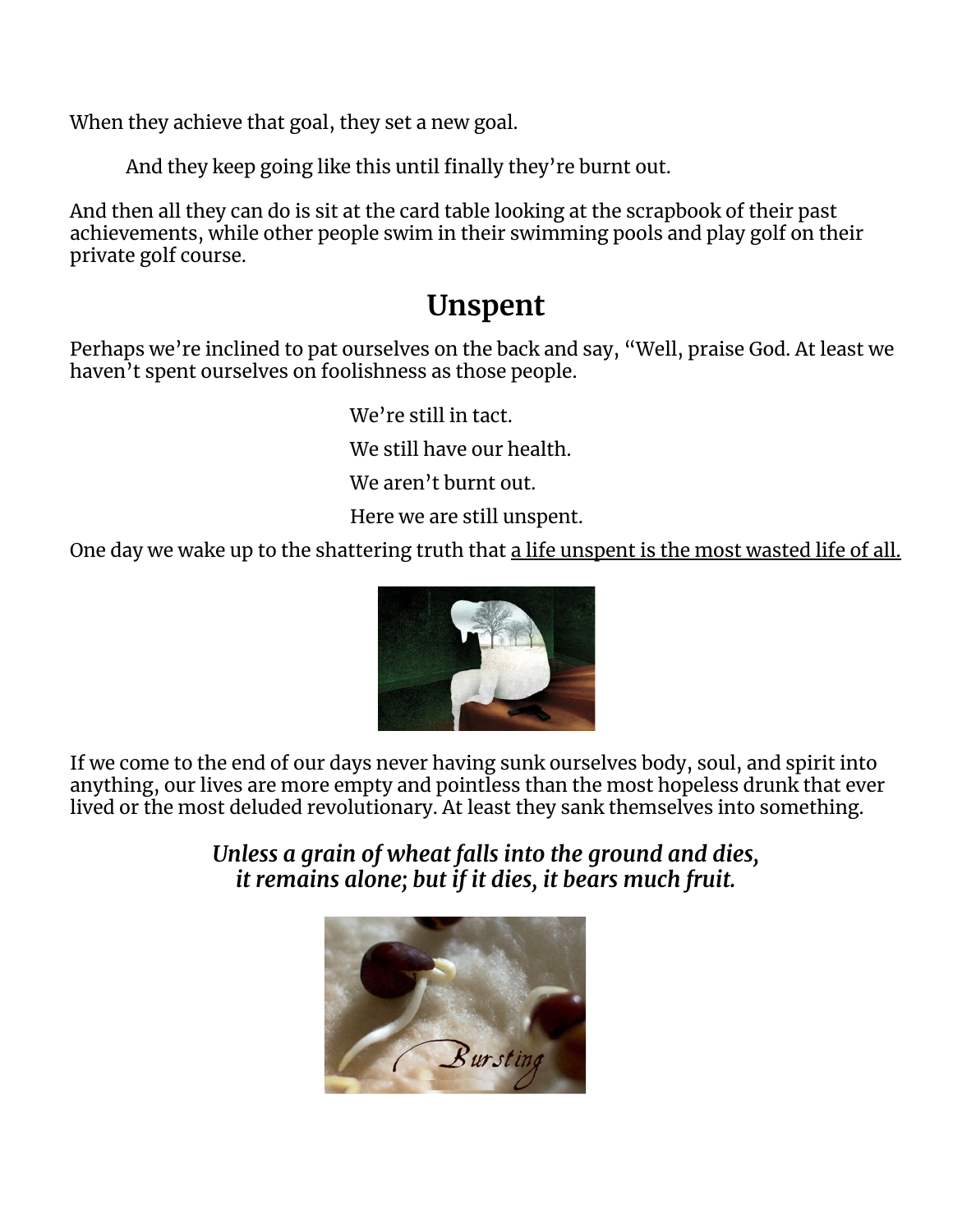When a grain of wheat falls into the ground and dies it's spending itself. It's sinking its whole existence into something beyond itself. That is what Jesus did and what he calls us to do.

> *He who loves his life, loses it, and he who hates his life in this world will keep it for eternal life.*

Spend yourself ! Lose your life!

... in the one thing that really matters and the only thing that satisfies:

*The kingdom of God is like treasure hidden in a field, which a man finds and covers up; then in his joy, he goes and sells all that he has and buys that field.*

*Matthew 13:44*

And when he sells all that he has to buy the field…

# **He's spending himself. Pouring himself out.**

We will never taste the life which God has for us so long as we're measuring every ounce that we give to it to make sure we get at least an ounce, or maybe an ounce and a half, or two ounces back. When Mary took that costly ointment and anointed Jesus' feet she wasn't measuring. She was taking the best that she had and giving it, pouring it out. Oh, we don't mind taking the best that we have and pouring it out on ourselves. We'll make great sacrifices to achieve great things for ourselves. But she spent herself for her Master  $-$  extravagantly spending herself. Mary's life was in that ointment and her life would go for Jesus, just as the ointment went. And as her life was being spent there would be an aroma like the fragrance of that ointment.



*The Woman of the Night and the Man of Light Courtesy of Norohasina Harris*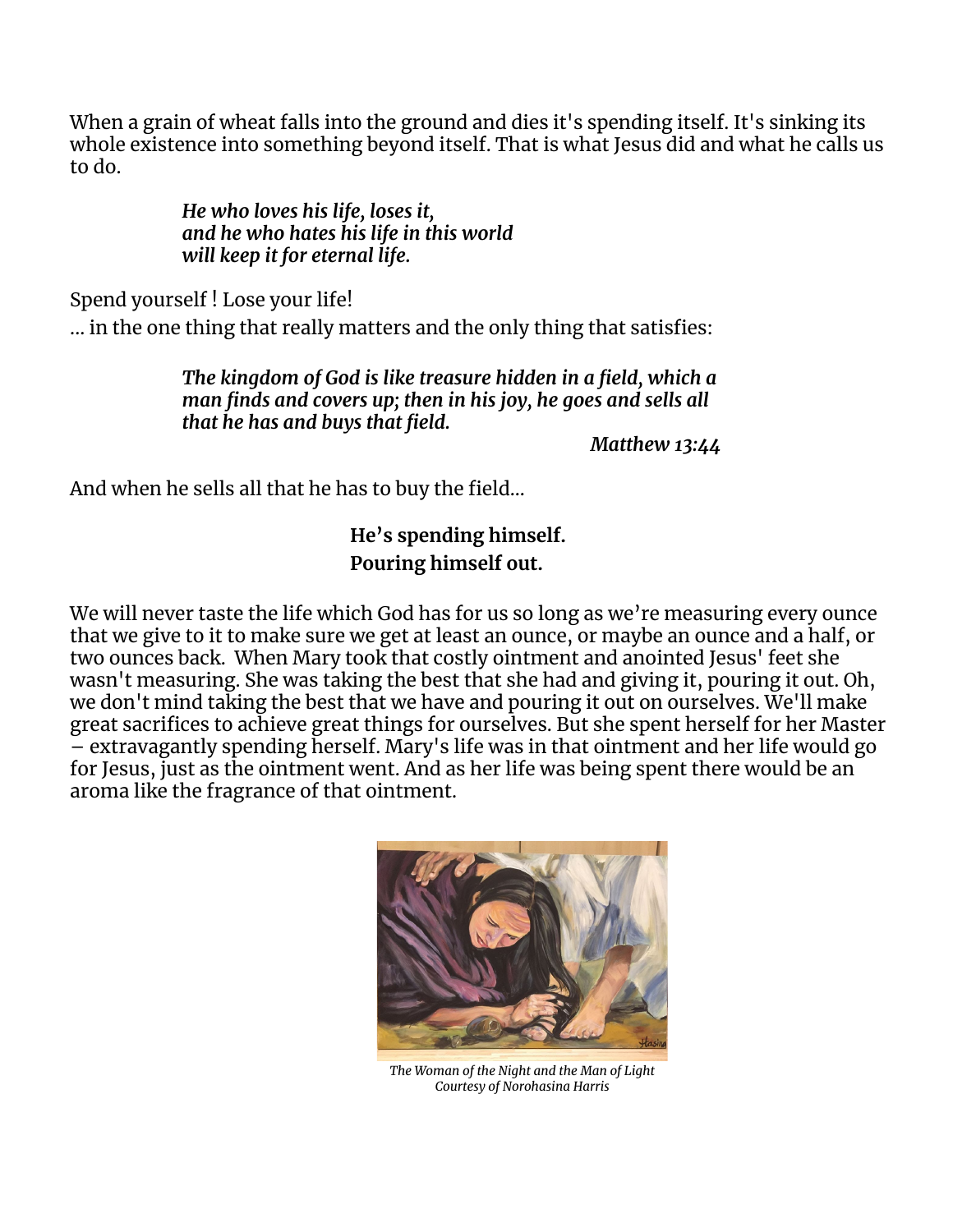It might be easier for us to do this if we were in the throes of severe persecution – if each week when we gathered a few more of us would be missing, thrown into prison or executed for our faith. We could easily grasp what it means to spend ourselves if we knew that before the end of the summer we shall have to make the decision which will cost us everything we have. Soon we will die and out of our death for the name of Jesus will come life for countless others. One day we may have to live through such things and die such a death.

But what do we do in the meantime? Sit on the shelf and wait for the persecution? Surely we need to fall into the ground and die today, spend ourselves, pour out what we have. In fact, if we're not freely and gladly spending ourselves now we'll never have what it takes to spend ourselves when the persecution comes.

# **Spending Ourselves**



Surely we need to learn what it means to spend ourselves right now. Pour ourselves out now. Give ourselves to something!

If we aren't pouring ourselves out now when things are as quiet they are,

*we'll never have it in us to pour ourselves out when the persecution comes.*

Consider these four costs;

#### **1. Prayer :Am I spending myself in prayer or when it comes to prayer, am I conserving my strength for other things?**

*And he came out and went to the Mount of Olives as was his custom and his disciples followed him. And when he came to the place, he said to them, "Pray that you will not enter into temptation." And he withdrew from them about a stone's throw and knelt down and prayed. "Father, if thou art willing, remove this cup from me; nevertheless, not my will but thine be done." And there appeared to him an angel from heaven strengthening him and being in agony, he prayed more earnestly and his sweat became like great drops of blood falling down upon the ground. And when he rose from prayer, he came to his disciples and found them sleeping for sorrow. And he said to them, "Why do you sleep? Rise and pray that you may not enter into temptation."*

*Luke 22:39-46*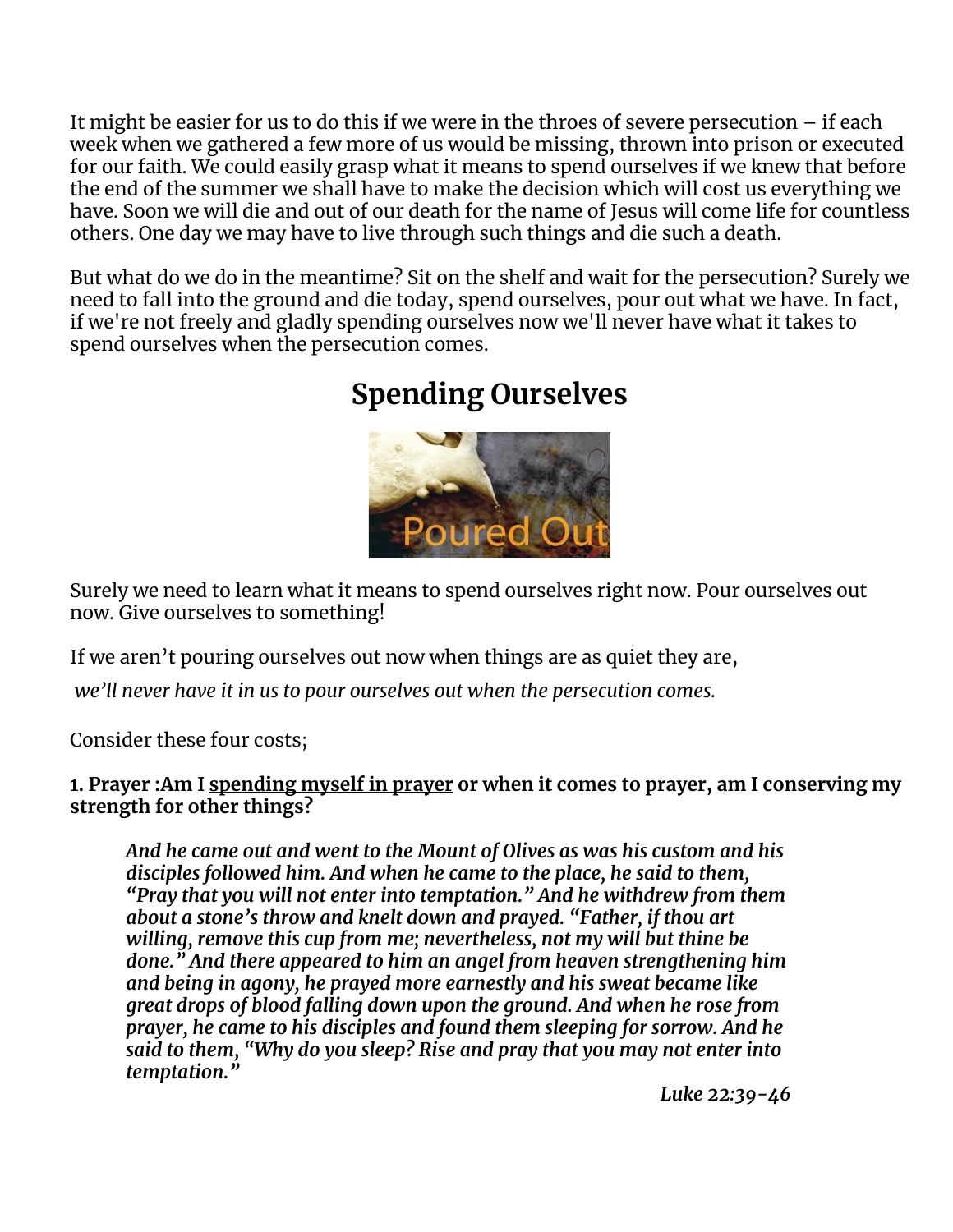Here we have a picture of Jesus putting his heart, soul, strength and mind into prayer, draining himself, while the disciples sleep. "Oh, my prayer life just isn't any good!" "I don't seem to have any joy!" "My mind wanders!" "Nothing happens!" But what are you putting into it?

Are you dipping your toes in the pool of prayer? ... or are you plunging in with everything you have? Life will verily come to your prayers when you die to other things and sink something into it – when you take hold of what it means to spend yourself before the Throne of God.

#### **2. Worship: Am I spending myself in the worship of God or am I conserving my strength for other things?**

Worship of God -- why should that take strength?

*And around the throne, on each side of the throne, are four living creatures full of eyes in front and behind. The first living creature like a lion, the second living creature like an ox, the third living creature with the face of a man, and the fourth living creature like a flying eagle. And the four living creatures, each of them with six wings, are full of eyes all around and within and day and night, they never cease to sing, "Holy, holy, holy is the Lord God Almighty who was and is and is to come."*

*Revelation 4:6b-8*

"Oh yeah, but they're supernatural beings. They never get tired. Nothing to it for them!"

Okay, then what about an eighty-four year old woman?

*And there was a prophetess, Anna, the daughter of Phanuel, of the tribe of Asher; she was of great age, having lived with her husband seven years from her virginity, and as a widow till she was eighty-four. She did not depart from the temple, worshiping with fasting and prayer night and day. And coming up at that very hour she gave thanks to God, and spoke of him to all who were looking for the redemption of Jerusalem.*

*Luke 2:36-38*

Is Anna wasting her life doing nothing but worshipping with fasting and prayer night and day? Are these four living creatures wasting their eternity? They are spending themselves in the most meaningful, most worthwhile possible way: worshipping the true and living God.

How can it be called worship if nothing is spent? If we can't even lift up our voices? ...can't even spare the strength to concentrate on what we're saying? ... or to enter into what somebody else is saying, or singing, or praying?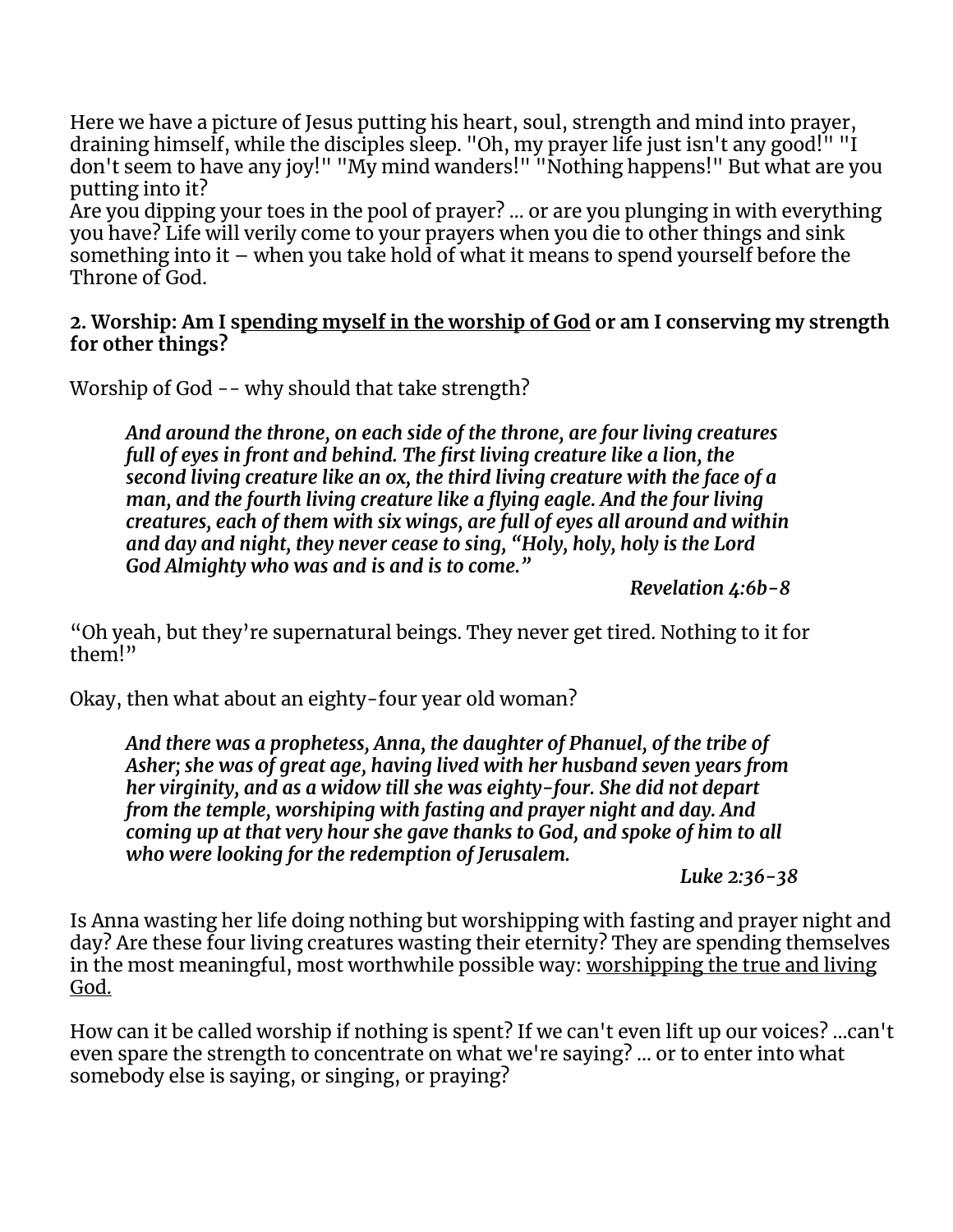If it costs us nothing to sing, "Glory be to God on high and on earth peace good will to men." "We praise thee, we bless thee, we worship thee"

--- is it worship?

3. A Living Word: Am I spending myself in the pursuit of a living word from God or am I **saving my strength for other things?**

*And behold, an Ethiopian, a eunuch, a minister of Candace, queen of the Ethiopians, in charge of all her treasure, had come to Jerusalem to worship and was returning; seated in his chariot,he was reading from the prophet Isaiah. And the Spirit said to Philip, "Go up and join this chariot." So Philip ran to him, and heard him reading Isaiah the prophet, and asked, "Do you understand what you are reading?" And he said, "How can I, unless someone guides me?" And he invited Philip to come up and sit with him.*

*Acts 8: 27b-31*

Consider what this Ethiopian spent in order to get hold of the living word of God. He spent years studying Hebrew so that he could read those Hebrew scriptures. He travelled hundreds of miles, paid a considerable sum to buy this handwritten scroll of Isaiah. And now he's struggling to find God's word to him in these scriptures. We've got it in English modern translations, easy to buy and download. Bible studies all over town. "Oh, I find the Bible so hard to understand," "I get bored!" "God never speaks to me!" How desperate are you for a living word from God?

When you're desperate enough to spend yourself you will begin to hear God speak, even as the Ethiopian did that day.

#### **4. Serving : Am I spending myself in the service of Jesus or am I conserving my energies for other things?**

*If anyone serves me, he must follow me and where I am, there shall my servant be also.*

*John 12:26*



What's Jesus doing?

He's constantly pouring himself out.

Seeking the lost sheep of the house of Israel.

Spending himself……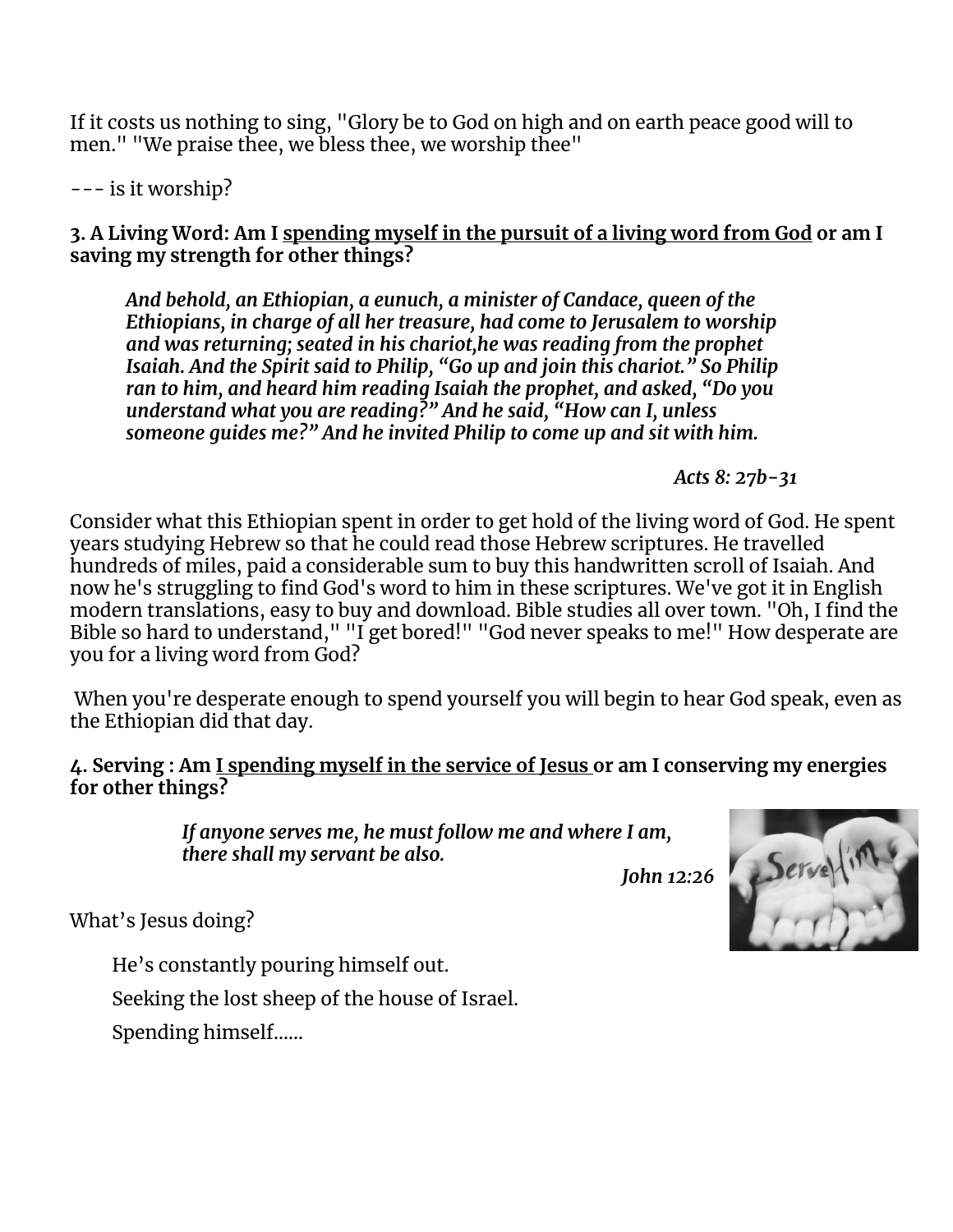bringing good news to the poor, deliverance to the captives, recovery of sight to the blind.

Laying down his life for people who have absolutely nothing to offer him except their desperate need of God's mercy.

And he says if we are going to serve him, then we are going to be there with him doing the same.

Again and again we say, "Oh, if only God would show me what my ministry is.

And by "ministry", we so often think of ....

Somebody standing up in front of crowds of people.

Somebody with a radio ministry.

Always some great big Ministry.

But that's not what God means by "ministry".

### **Our "ministry" is** *where we are now***.**

All we have to do is open our eyes and look around at the harried, troubled, discouraged people that we deal with every day.

And when we see them, we'll also see Jesus in their midst, beckoning us to come with him and minister to them the forgiveness of the Living God.

One day soon we will each of us give an account to God for what we did with our lives.

Sure we're saved by grace.

I'm not denying that, but what are you doing with that life that has been saved by grace?

## **Are you spending it?**

Or are you wrapping it up in a napkin, tucking it away to keep it safe?

## **Conserving it?**

In whose name are you spending it? To whose glory?